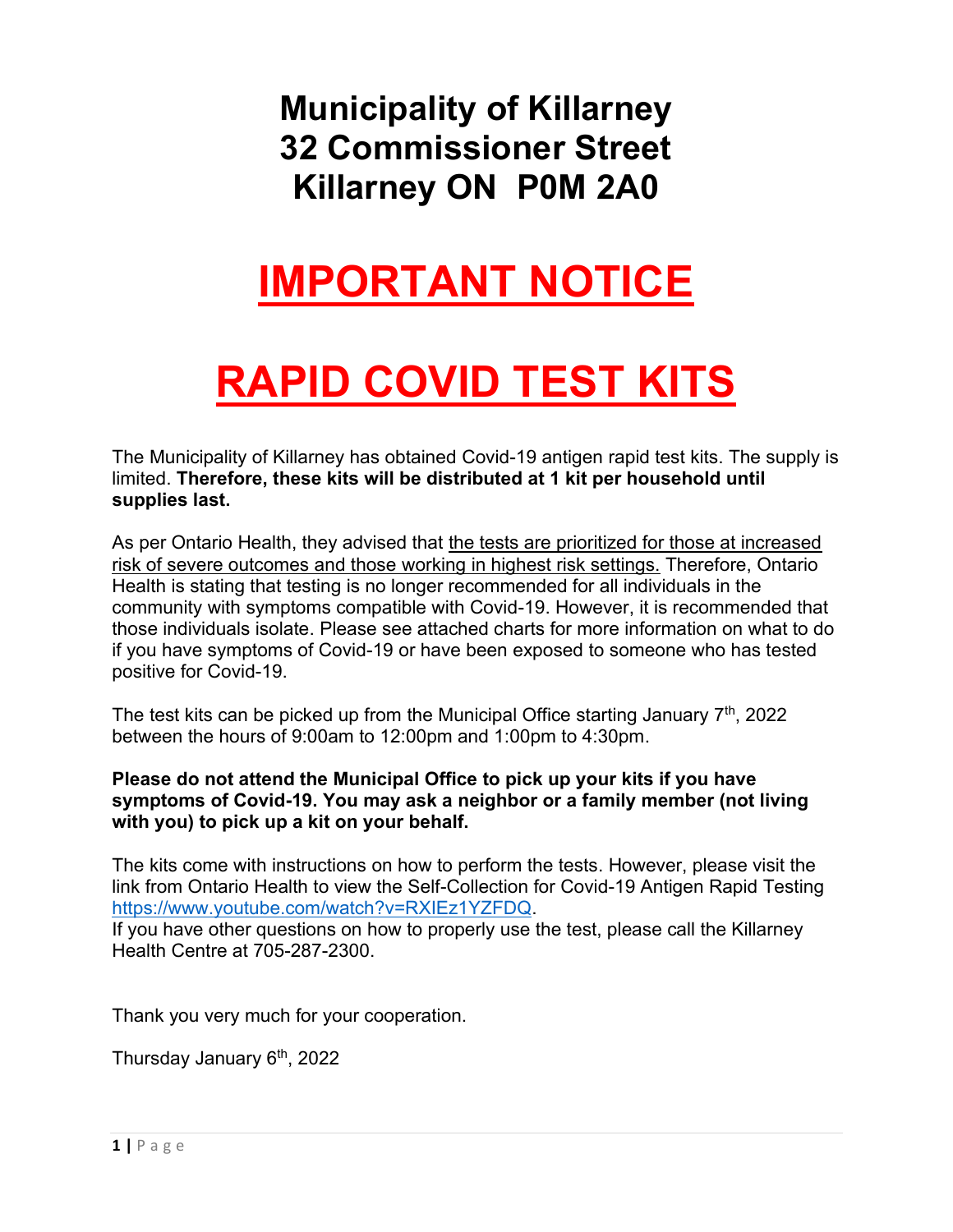### **MUNICIPALITY OF KILLARNEY CORONAVIRUS / COVID-19 UPDATE PUBLIC NOTICE #1-2022**

**The Municipality would like to thank all residents for their continued cooperation in adhering to the Provincial Orders throughout this pandemic. These efforts have been crucial in keeping our community safe.**

#### **Ontario Declares Temporarily Moving to Modified Step Two of the Roadmap to Reopen**

**\_\_\_\_\_\_\_\_\_\_\_\_\_\_\_\_\_\_\_\_\_\_\_\_\_\_\_\_\_\_\_\_\_\_\_\_\_\_\_\_\_\_\_\_\_\_\_\_\_\_\_\_\_\_\_\_\_\_\_\_** 

 of Health, is temporarily moving the Province into Step Two of its Roadmap to Reopen In response to recent trends that show an alarming increase in COVID-19 hospitalizations, the Ontario government, in consultation with the Chief Medical Officer with modifications that take into account the Province's successful vaccination efforts.

 has resulted in a larger number of hospital admissions relative to ICU admissions. Staff Data is showing that while the Omicron variant is less severe, its high transmissibility absenteeism is also expected to rise and affect operations in workplaces across Ontario due to Omicron infection and exposure. The rapid rise of Omicron cases, which may soon number in the hundreds of thousands, could result in the Province's hospital capacity becoming overwhelmed if further action isn't taken to curb transmission.

In response, on January 3, 2022 the Office of the Premier issued a news release *(attached hereto)* indicating the Province will return to the modified version of Step Two of the Roadmap to Reopen **effective Wednesday, January 5, 2022 at 12:01 a.m. for at least 21 days** *(until January 26, 2022)*, subject to trends in public health and health system indicators.

**Effective Wednesday, January 5, 2022 at 12:01 a.m.,** the news release states a number of measures to follow, a few of these measures which are more relevant to our community are listed below:

- Reducing social gathering limits to five people indoors and 10 people outdoors.
- Limiting capacity at organized public events to five people indoors.
- Requiring businesses and organizations to ensure employees work remotely unless the nature of their work requires them to be on-site.
- Limiting capacity at indoor weddings, funerals, and religious services, rites and ceremonies to 50 per cent capacity of the particular room. Social gatherings associated with these services must adhere to the social gathering limits.
- Retail settings, including shopping malls, permitted at 50 per cent capacity. For shopping malls physical distancing will be required in line-ups, loitering will not be permitted and food courts will be required to close.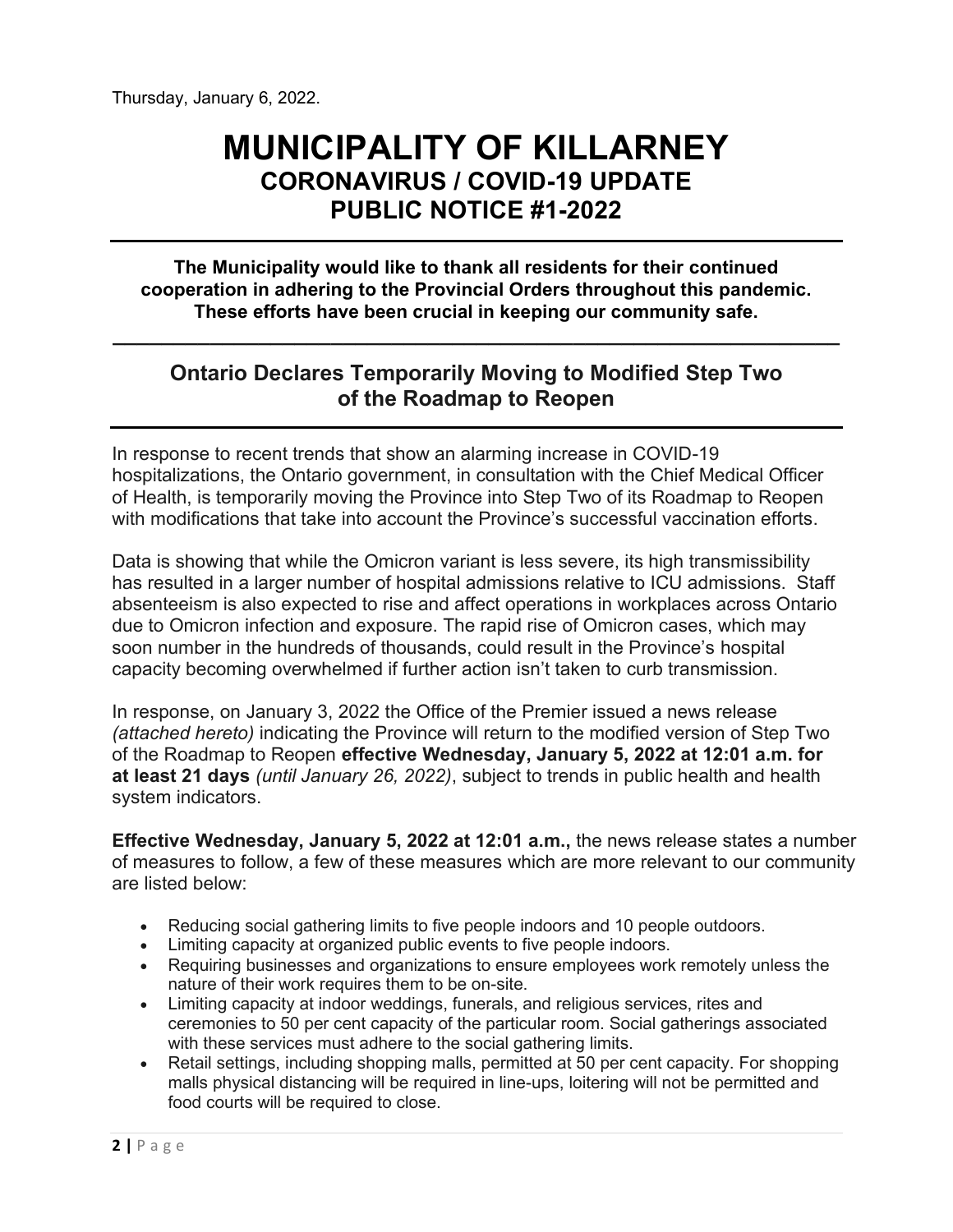- Closing indoor meeting and event spaces with limited exceptions but permitting outdoor spaces to remain open with restrictions.
- Closing indoor dining at restaurants, bars and other food or drink establishments. Outdoor dining with restrictions, takeout, drive through and delivery is permitted.
- Restricting the sale of alcohol after 10 p.m. and the consumption of alcohol on-premise in businesses or settings after 11 p.m. with delivery and takeout, grocery/convenience stores and other liquor stores exempted.
- Closing indoor sport and recreational fitness facilities including gyms. Outdoor facilities are permitted to operate but with the number of spectators not to exceed 50 per cent occupancy and other requirements.
- All publicly funded and private schools will move to remote learning starting January 5 until at least January 17, subject to public health trends and operational considerations.

#### **Public Health & Workplace Safety Measures**

 hospitals to pause all non-emergent and non-urgent surgeries and procedures in order Please view the [regulation](https://files.ontario.ca/solgen-oreg2-22-amending263-20-2022-01-03.pdf) for the full list of mandatory public health and workplace safety measures. In addition, on January 5, 2022 the Chief Medical Officer of Health will reinstate Directive 2 for hospitals and regulated health professionals, instructing to preserve critical care and human resource capacity.

#### **Small Businesses – Government Created a new Ontario Business Costs Rebate Program**

 have on small businesses, the Provincial government is expanding the new Ontario energy costs they incur while subject to these measures. Eligible businesses required to In recognition of the impact the Omicron variant and additional public health measures Business Costs Rebate Program. Eligible businesses that are required to close or reduce capacity will receive rebate payments for a portion of the property tax and reduce capacity to 50 per cent, such as smaller retail stores, will receive a rebate payment equivalent to 50 per cent of their costs, while businesses required to close for indoor activities, such as restaurants and gyms, will receive a rebate payment equivalent to 100 per cent of their costs. A full list of eligible business types will be made available when applications for the program open later this month.

 supports for businesses and workers impacted by the province's move into a modified continue to call on the federal government to come to table and help us support Ontario The government is also exploring options for providing further targeted and necessary Step Two of the Roadmap to Reopen, including grants. The government will also businesses and Ontario workers by allowing eligible businesses to defer HST and to enhance supports available to workers affected by current public health measures.

 "As cases continue to rise at a rapid rate and evidence on the Omicron variant evolves, additional time-limited measures are needed to help limit transmission as Team Ontario continues to get booster doses into arms," said Christine Elliott, Deputy Premier and Minister of Health. "While this was not an easy decision, these measures will help preserve hospital bed capacity and prevent our hospitals from becoming overwhelmed."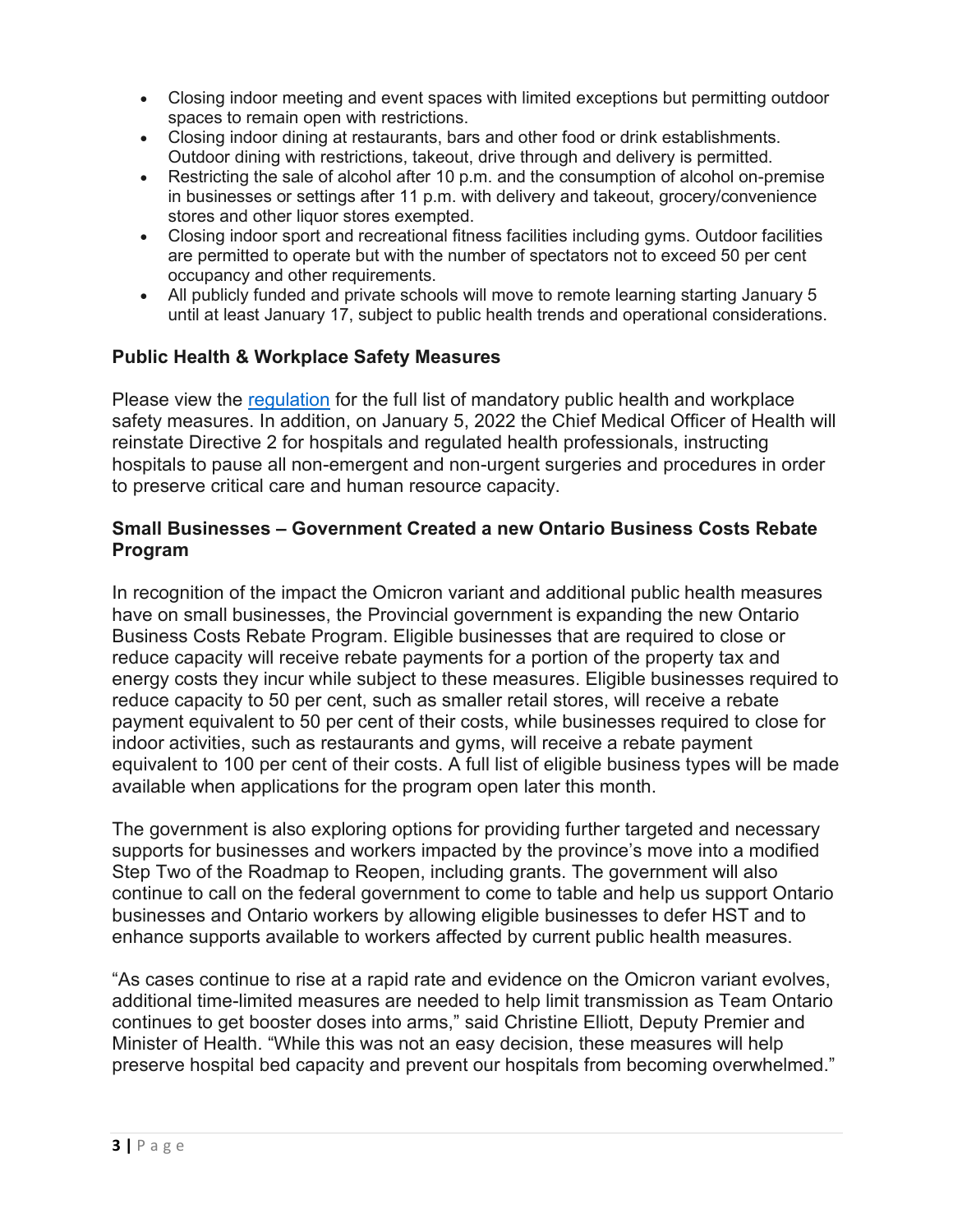#### **Schools**

 "Children will continue to receive live virtual learning during this period, led by their teacher, with full access to school-based academic and mental health supports," said Stephen Lecce, Minister of Education. "We will continue to work closely with the Chief Medical Officer of Health to keep our communities safe and ensure that Ontario students get back to in-person learning as soon as possible."

#### **Risks**

"While the risks for severe illness are lower with Omicron than with the previous variants of concern, it is far more transmissible and hospitalizations are expected to continue to increase placing greater pressure on our health system," said Dr. Kieran Moore, Chief Medical Officer of Health. "It is difficult but necessary to apply additional public health and workplace safety measures to help stop the spread of the virus and protect our health system capacity. Please follow all public measures and get vaccinated with your first, second or booster dose if you have not done already."

#### **Additional Resources**

- [Ontario Updating Public Health Measures and Guidance in Response to Omicron](https://news.ontario.ca/en/release/1001386/ontario-updating-public-health-measures-and-guidance-in-response-to-omicron)
- [Updated Eligibility for PCR Testing and Case and Contact Management Guidance in](https://news.ontario.ca/en/backgrounder/1001387/updated-eligibility-for-pcr-testing-and-case-and-contact-management-guidance-in-ontario) Ontario
- [Ontario Further Strengthening Response to Omicron](https://news.ontario.ca/en/release/1001366/ontario-further-strengthening-response-to-omicron)
- [Ontarians 18+ Eligible for COVID-19 Booster Appointments at Three-Month Interval](https://news.ontario.ca/en/release/1001352/all-ontarians-18-eligible-for-covid-19-booster-appointments-at-three-month-interval)
- Anyone who meets provincial testing eligibility criteria can go to an assessment centre, participating pharmacy, or specimen collection centre for testing. Visit <u>Ontario.ca/covidtestinglocations</u> to find a testing location and for eligibility criteria to be tested.
- For public inquiries, please contact the Provincial Vaccine Contact Centre at 1-833-943- 3900 (TTY for people who are deaf, hearing-impaired or speech-impaired: 1-866-797- 0007).
- For resources in multiple languages to help local communication efforts responding to COVID-19, visit Ontario's [COVID-19 communication resources webpage.](https://www.ontario.ca/page/covid-19-communication-resources)
- Visit Ontario's [website](https://covid-19.ontario.ca/) to learn more about how the province continues to protect the people of Ontario from COVID-19.
- Business who have questions about public health and workplace safety measures can call the Stop the Spread Business Information Line at 1-888-444-3659.
- For public inquiries call ServiceOntario, INFOline 1-866-532-3161 (Toll-free Ontario only)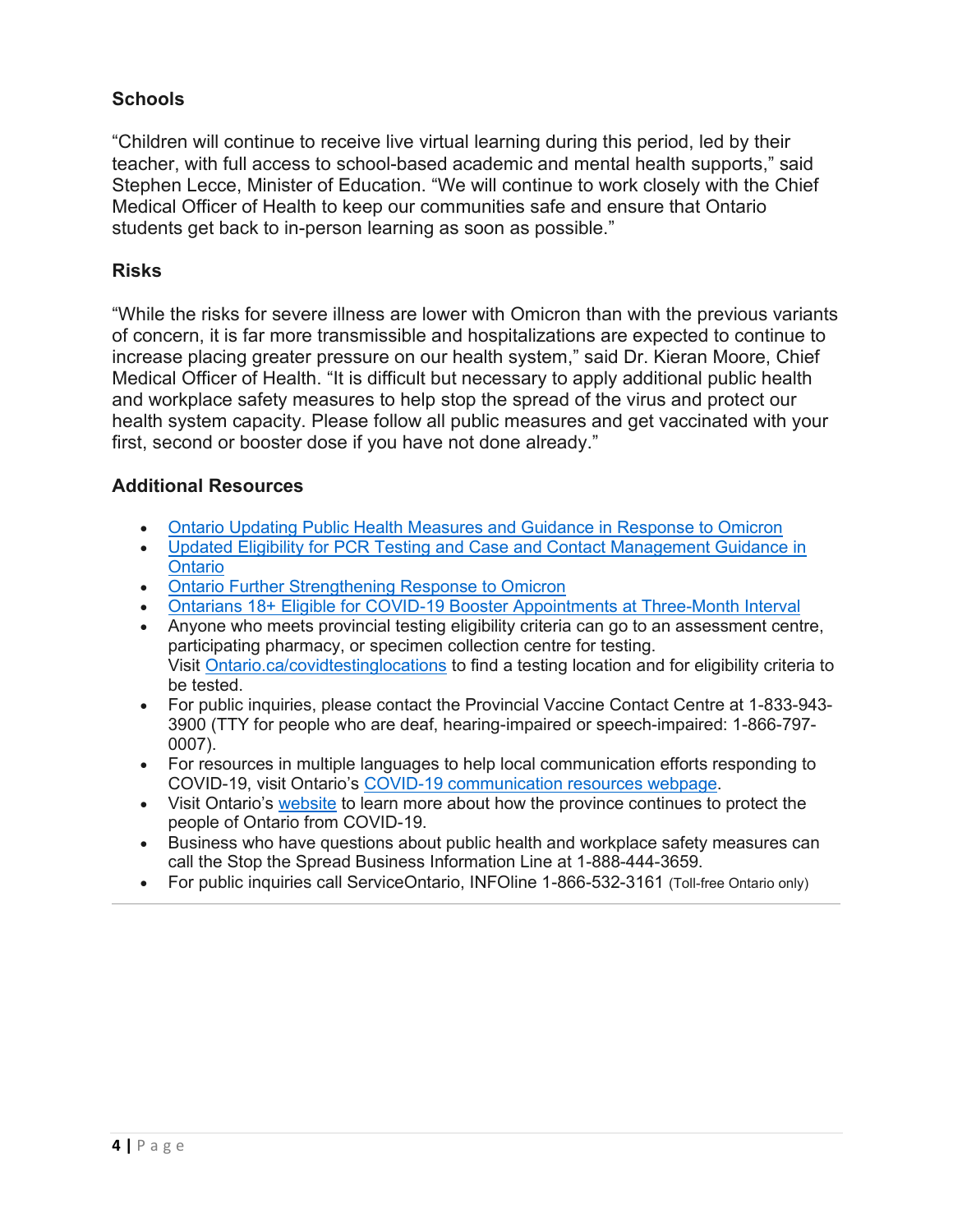#### **MUNICIPALITY:**

• with restrictions, although should the situation worsen we may have to close the The Municipal Office and Public Works remain open for public visits at this time offices to foot traffic. If this does occur, staff remain available to support you and will continue to respond to enquiries during regular business hours via:

 **Municipal Office** Telephone 705-287-2424 Email: inquiries@municipalityofkillarney.ca Office Hours: Monday to Friday 9:00 am – noon & 1:00 pm – 4:30 pm

 **Public Works** Telephone 705-287-1040 Email: <u>tonynuziale@municipalityofkillarney.ca</u> Cell: 705-920-0027 Office Hours: Monday to Thursday 7:00 am – noon & 12:30 pm – 4:00 pm Friday 7:00 am – 1:00 pm

#### **MASKS MANDATORY**

 Please be advised that all persons entering any of the Municipal properties must wear a well-fitted mask at all times that covers the nose, mouth and chin as required by the Medical Officer of Health under the Authority of the Emergency Management and Civil Protection Act (EMCPA) Ontario Regulations 263/20 and 364/20.

Individuals presenting on any municipal property who refuses to wear a mask, will not be permitted entry. The safety of our staff and residents is of our utmost importance.

 Harassment and verbal abuse towards any of our staff will not be tolerated. Please be kind, it's free.

 asked to sign the tracking sheet and answer a series of screening questions at the Municipal screening protocols remain in place and prior to being served. You will be entrance prior to entry.

For those who wish to access municipal services, there are options available should the offices be closed to the public in the future;

- 1) You can contact the Municipal office and speak to someone regarding your request;
- 2) You can send your request via Canada Post;
- 3) Any payments can be made using a Visa or Mastercard (over the phone or via email);
- 4) Debit, cash or cheque payments can be made at the door, or
- 5) Cheques can be dropped off in the designated lockbox located in the hallway of the Municipal building.

#### **KILLARNEY HEALTH CENTRE:**

**The Killarney Health Centre remains open but requests that public visits to the** clinic be avoided. Please call prior to presenting to the Killarney Health Centre. All patients will be screened and triaged and appointments scheduled as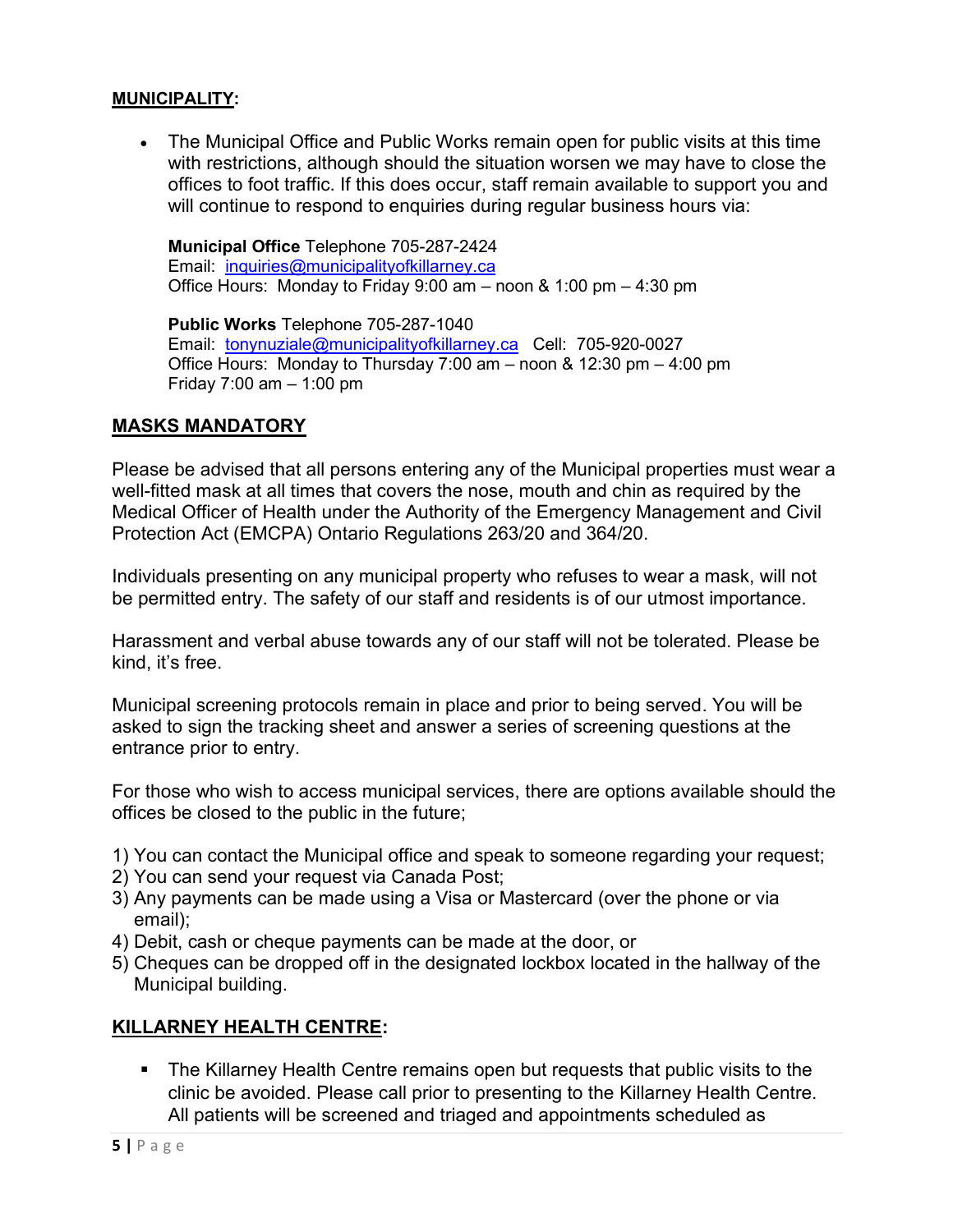providing telephone or virtual appointments. The Health Centre staff maintains Health and the Ontario Ministry of Health. necessary. We will explore alternatives to in-person triage or visits, such as strict adherence to standard precautions as outlined by Sudbury & District Public

- **E** Prescription pickup time will be limited to the hours of **3PM 5PM, Monday-Friday.**
- **E** If you have concerns or flu like symptoms **DO NOT GO TO THE HEALTH** Assessment Centre at 705-671-7373. **CENTRE.** Self-isolate and call 705-287-2300. If after hours call the COVID-19
- Assessment Centre at 705-671-7373.<br>Contact Telehealth at 1-866-797-0000 for non-emergency issues they are available 24 hours per day.

#### **AMBULANCE/PARAMEDIC SERVICES:**

 District Services Board and remains in operation. ONLY call 911 where it is an The paramedic service located here in the village is operated by the Manitoulin-Sudbury emergency. Should you be seeking advice with respect to COVID-19, please contact Public Health at 1-866-522-9200.

Manitoulin-Sudbury District Services Board recently notified the Municipality that they will be installing a yellow phone outside on the Ambulance building. If the ambulance is not there, the phone can be picked up and will connect directly to 911.

#### **ICE RINK/COMMUNITY CENTRE UPDATE:**

The Killarney Community Centre and rink surfaces remain **closed until further notice.** 

The Annual Winter Carnival at the Community Centre/Veteran's Memorial Hall has been **cancelled** for 2022.

#### **KIDS HELP PHONE:**

 This is an unprecedented time. This past year has been especially tough on the children as the world they know is changing dramatically. Children are encouraged to reach out to Kids Help Phone any time of day by texting 686868, calling 1-800-668-6868 or online at [www.kidshelpphone.ca.](http://www.kidshelpphone.ca/)

 Kids Help Phone is a 24/7, national support service for children and youth. The volunteer-led, text-based support, to young people across the country in English and organization offers professional counselling, information, and referrals, as well as French. Their service is completely confidential.

#### **MUNICIPAL WEBSITE:**

 [www.municipalityofkillarney.ca.](http://www.municipalityofkillarney.ca/) Additional information on COVID-19 can be located on the home page of the website at